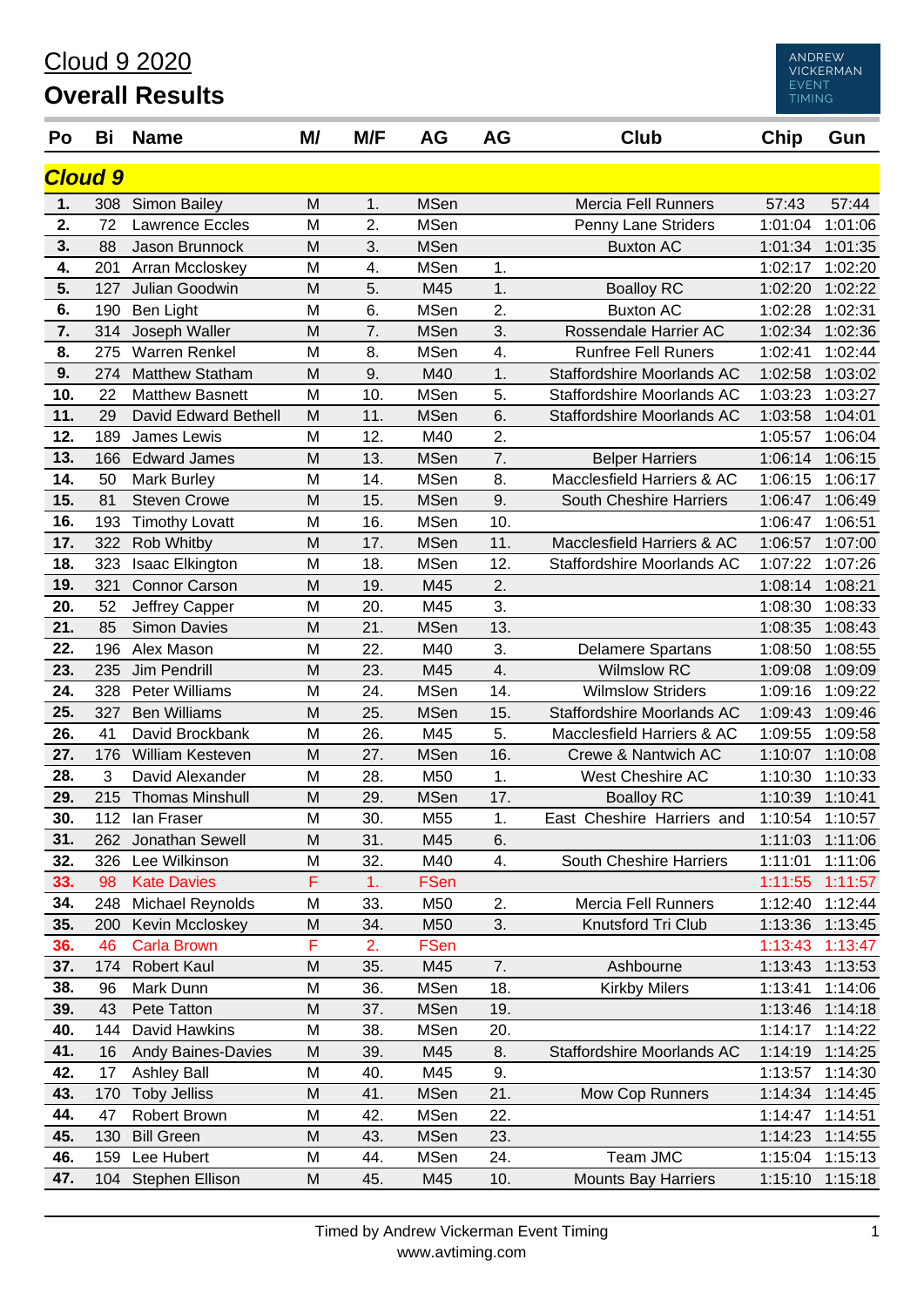## Cloud 9 2020 **Overall Results**

| Po         | Bi         | <b>Name</b>                         | M/     | M/F       | AG                             | AG        | <b>Club</b>                                     | <b>Chip</b>        | Gun                |
|------------|------------|-------------------------------------|--------|-----------|--------------------------------|-----------|-------------------------------------------------|--------------------|--------------------|
| 48.        | 105        | <b>Bob Foreman</b>                  | M      | 46.       | M60                            | 1.        | Matlock AC                                      | 1:15:38            | 1:15:44            |
| 49.        | 25         | Matthew Beardsworth                 | M      | 47.       | M40                            | 5.        |                                                 | 1:15:48            | 1:15:56            |
| 50.        | 90         | <b>Jayne Dickens</b>                | F      | 3.        | F50                            |           | <b>Trentham RC</b>                              | 1:16:04            | 1:16:11            |
| 51.        | 188        | <b>Matthew Lewis</b>                | M      | 48.       | M50                            | 4.        | Macclesfield Harriers & AC                      | 1:16:09            | 1:16:14            |
| 52.        | 119        | <b>Nigel Garfield</b>               | M      | 49.       | M40                            | 6.        |                                                 | 1:15:39            | 1:16:17            |
| 53.        | 77         | Duncan Cowie                        | M      | 50.       | M <sub>55</sub>                | 2.        | Sinfin RC                                       | 1:16:44            | 1:16:48            |
| 54.        | 150        | Andy Hind                           | M      | 51.       | M45                            | 11.       | Northwich Running Club                          | 1:16:57            | 1:17:04            |
| 55.        | 53         | Sean Cardall                        | M      | 52.       | <b>MSen</b>                    | 25.       |                                                 | 1:17:10            | 1:17:18            |
| 56.        | 282        | Alan Swannock                       | M      | 53.       | M40                            | 7.        |                                                 | 1:17:27            | 1:17:36            |
| 57.        | 336        | Stephen Wright                      | M      | 54.       | M40                            | 8.        | Sandbach Striders                               | 1:17:43            | 1:17:51            |
| 58.        | 128        | <b>Amy Grace</b>                    | F      | 4.        | <b>FSen</b>                    | 1.        | <b>South Cheshire Harriers</b>                  | 1:17:56            | 1:18:01            |
| 59.        | 58         | David Chambers                      | M      | 55.       | M40                            | 9.        | <b>Wilmslow Striders</b>                        | 1:17:56            | 1:18:11            |
| 60.        | 254        | Gary Rogerson                       | M      | 56.       | M45                            | 12.       | Macclesfield Harriers & AC                      | 1:18:08            | 1:18:14            |
| 61.        | 261        | <b>Dominique Searle</b>             | F      | 5.        | F40                            | 1.        | <b>Vale Royal AC</b>                            | 1:18:21            | 1:18:27            |
| 62.        | 194        | <b>Andrew Mainwaring</b>            | M      | 57.       | M45                            | 13.       | Stockport Tri Club                              | 1:18:36            | 1:18:41            |
| 63.        | 79         | <b>Mark Crook</b>                   | M      | 58.       | M40                            | 10.       |                                                 | 1:18:37            | 1:18:41            |
| 64.        | 303        | Jed Turner                          | M      | 59.       | M <sub>55</sub>                | 3.        | <b>Sheffield Running Club</b>                   | 1:18:39            | 1:18:43            |
| 65.        | 263        | <b>Mark Sharrock</b>                | M      | 60.       | M45                            | 14.       | Staffordshire Moorlands AC                      | 1:18:40            | 1:18:46            |
| 66.        | 210        | Mark Messenger                      | M      | 61.       | M50                            | 5.        |                                                 | 1:19:04            | 1:19:09            |
| 67.        | 256        | <b>Matthew Rushton</b>              | M      | 62.       | <b>MSen</b>                    | 26.       |                                                 | 1:19:03            | 1:19:12            |
| 68.        | 33         | Rob Bond                            | M      | 63.       | M45                            | 15.       | Staffordshire Moorlands AC                      | 1:19:05            | 1:19:12            |
| 69.        | 332        | <b>Charmaine Wood</b>               | F      | 6.        | F40                            | 2.        | <b>Congleton Harriers</b>                       | 1:19:14            | 1:19:21            |
| 70.        | 31         | Adam Bird                           | M      | 64.       | M40                            | 11.       | <b>Bramhall Runners</b>                         | 1:19:26            | 1:19:31            |
| 71.        | 91         | <b>Barry Dillon</b>                 | M      | 65.       | M40                            | 12.       | Macclesfield Harriers & AC                      | 1:19:18            | 1:19:36            |
| 72.        | 270        | <b>Geoff Smith</b>                  | M      | 66.       | M45                            | 16.       |                                                 | 1:19:25            | 1:19:41            |
| 73.        | 11         | Paul Atkin                          | M      | 67.       | <b>MSen</b>                    | 27.       |                                                 | 1:19:41            | 1:19:57            |
| 74.        | 224        | Sam Newton                          | M      | 68.       | M40                            | 13.       | Trentham RC                                     | 1:19:55            | 1:20:07            |
| 75.        | 36         | <b>Richard Bouglas</b>              | M      | 69.       | <b>MSen</b>                    | 28.       | <b>Buxton AC</b>                                | 1:19:52            | 1:20:10            |
| 76.        | 236        | Geoff Pettengell                    | M      | 70.       | M60                            | 2.        | Mow Cop Runners                                 | 1:20:11            | 1:20:17            |
| 77.        | 75         | Darren Cottier                      | M      | 71.       | M50                            | 6.        | Vale Royal AC                                   | 1:20:14            | 1:20:23            |
| 78.        | 239        | James Phoenix                       | M      | 72.       | <b>MSen</b>                    | 29.       | <b>Stone Master Marathoners</b>                 | 1:20:19            | 1:20:29            |
| 79.        | 237        | <b>Neil Pettie</b>                  | M      | 73.       | M45                            | 17.       | Macclesfield Harriers & AC                      | 1:20:33 1:20:40    |                    |
| 80.        | 19         | Jason Ball                          | M      | 74.       | M45                            | 18.       | Sinfin RC                                       | 1:20:44            | 1:20:48            |
| 81.        | 265        | <b>Peter Sherratt</b>               | M      | 75.       | <b>MSen</b>                    | 30.       | <b>Biddulph RC</b>                              | 1:20:35            | 1:20:56            |
| 82.<br>83. | 228<br>258 | Andrew Oldham<br><b>Jane Searle</b> | Μ<br>F | 76.<br>7. | <b>MSen</b><br>F <sub>55</sub> | 31.<br>1. | United Kingdom<br><b>Dark Peak Fell Runners</b> | 1:20:40<br>1:21:04 | 1:21:00<br>1:21:12 |
| 84.        | 317        | Dominic Ward                        | M      | 77.       | <b>MSen</b>                    | 32.       |                                                 | 1:20:59            | 1:21:13            |
| 85.        | 113        | Nathan French                       | M      | 78.       | <b>MSen</b>                    | 33.       | <b>Cheshire Hash House</b>                      | 1:21:03            | 1:21:15            |
| 86.        | 123        | James Pearce                        | Μ      | 79.       | M50                            | 7.        | <b>Congleton Harriers</b>                       | 1:21:12            | 1:21:17            |
| 87.        | 131        | Andrew Green                        | M      | 80.       | M50                            | 8.        |                                                 | 1:20:45            | 1:21:19            |
| 88.        | 89         | <b>Brendan Devlin</b>               | Μ      | 81.       | M45                            | 19.       | Sinfin RC                                       | 1:21:18            | 1:21:22            |
| 89.        | 168        | Simon Jankowski                     | M      | 82.       | M45                            | 20.       |                                                 | 1:21:16            | 1:21:26            |
| 90.        | 299        | Oscar Trevena                       | M      | 83.       | <b>MSen</b>                    | 34.       | Macclesfield Harriers & AC                      | 1:21:19            | 1:21:37            |
| 91.        | 220        | <b>Chris Mosiuk</b>                 | M      | 84.       | <b>MSen</b>                    | 35.       | <b>Trentham RC</b>                              | 1:21:32            | 1:21:53            |
| 92.        | 114        | Stephen French                      | M      | 85.       | <b>MSen</b>                    | 36.       | The Lonely Goat RC                              | 1:21:29            | 1:21:58            |
| 93.        | 18         | Paul Ball                           | M      | 86.       | M50                            | 9.        | <b>Audley Striders</b>                          | 1:21:28            | 1:22:02            |
| 94.        | 145        | Rob Balfour                         | M      | 87.       | M45                            | 21.       |                                                 | 1:22:10            | 1:22:14            |
| 95.        | 148        | <b>Trevor Hibbert</b>               | M      | 88.       | M40                            | 14.       | Sinfin RC                                       | 1:22:35            | 1:22:41            |
| 96.        | 60         | Paul Chrisp                         | Μ      | 89.       | M55                            | 4.        | <b>Delamere Spartans</b>                        | 1:22:47            | 1:22:55            |
|            |            |                                     |        |           |                                |           |                                                 |                    |                    |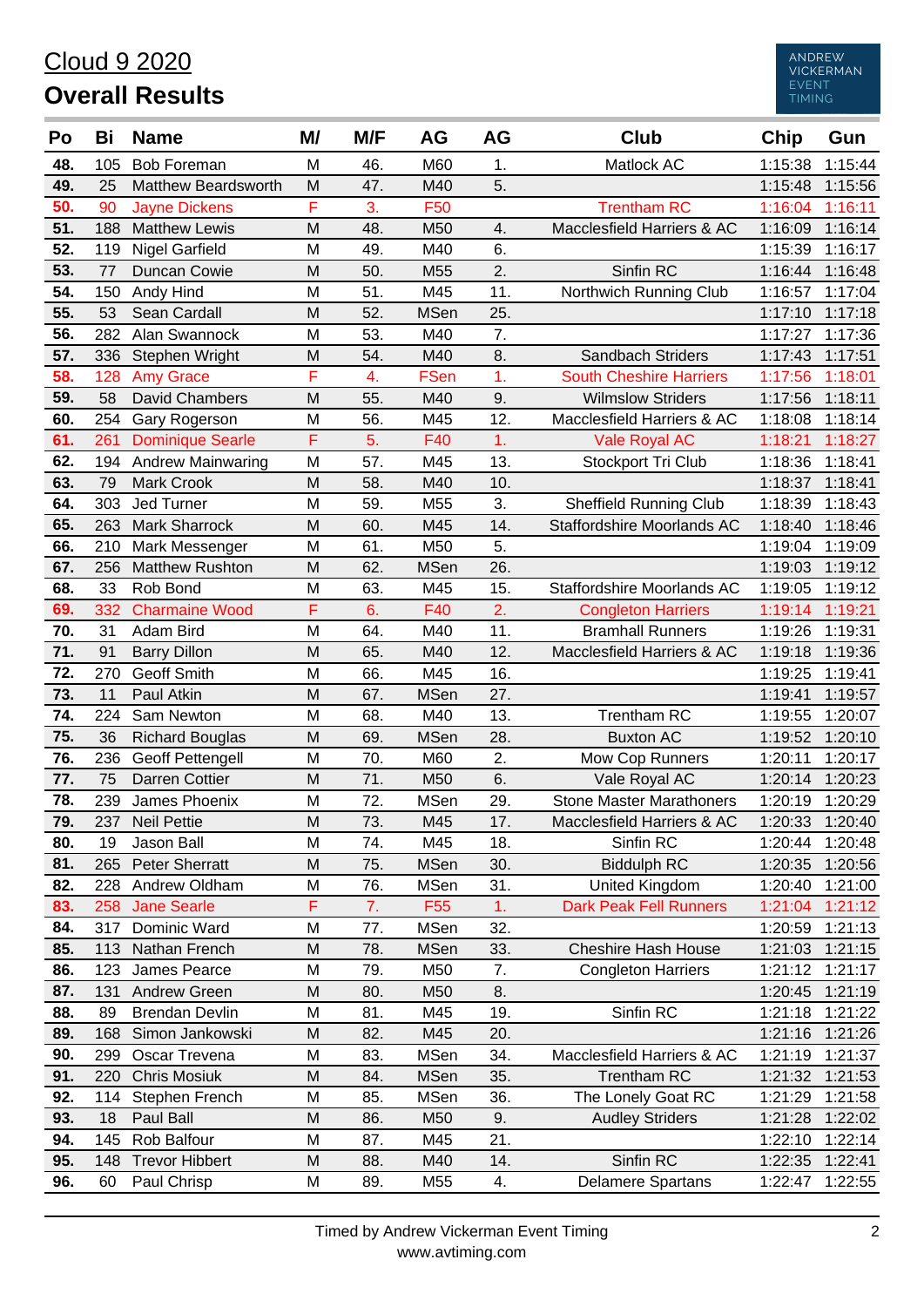## Cloud 9 2020 **Overall Results**

| Po   | Bi  | <b>Name</b>              | M/ | M/F  | AG              | AG             | <b>Club</b>                           | <b>Chip</b> | Gun             |
|------|-----|--------------------------|----|------|-----------------|----------------|---------------------------------------|-------------|-----------------|
| 97.  | 13  | <b>Rachael Lawrance</b>  | F  | 8.   | F40             | 3.             | <b>Macclesfield Harriers &amp; AC</b> | 1:22:55     | 1:23:01         |
| 98.  | 257 | Sean Ryan                | M  | 90.  | <b>MSen</b>     | 37.            |                                       | 1:22:30     | 1:23:03         |
| 99.  | 276 | David Stevenson          | M  | 91.  | M45             | 22.            |                                       | 1:22:51     | 1:23:04         |
| 100. | 32  | Alan Bocking             | M  | 92.  | M65             | 1.             | <b>Cheshire Hill Racers</b>           | 1:23:08     | 1:23:16         |
| 101. | 181 | David Kivlin             | M  | 93.  | M40             | 15.            | South Cheshire Harriers               | 1:23:10     | 1:23:23         |
| 102. | 173 | Lee Jones                | M  | 94.  | M45             | 23.            | <b>Bramhall Runners</b>               | 1:23:06     | 1:23:27         |
| 103. | 233 | Simon Parker             | M  | 95.  | M <sub>55</sub> | 5.             | <b>Cheshire Hash House</b>            | 1:23:10     | 1:23:29         |
| 104. | 27  | <b>Andy Bennett</b>      | M  | 96.  | M55             | 6.             | Sandbach Striders                     | 1:23:27     | 1:23:33         |
| 105. | 212 | <b>Kate Mills</b>        | F  | 9.   | F40             | 4.             | <b>Knutsford Tri Club</b>             | 1:24:16     | 1:24:27         |
| 106. | 163 | <b>Gordon Hutchins</b>   | M  | 97.  | M55             | 7.             | Sandbach Striders                     | 1:24:14     | 1:24:28         |
| 107. | 219 | <b>Nick Morton</b>       | M  | 98.  | <b>MSen</b>     | 38.            | <b>Kirkby Milers</b>                  | 1:24:05     | 1:24:31         |
| 108. | 9   | <b>Elizabeth Arden</b>   | F  | 10.  | F <sub>55</sub> | 2.             | <b>Congleton Harriers</b>             | 1:24:40     | 1:24:44         |
| 109. | 133 | Neil Gunn                | M  | 99.  | M60             | 3.             | Macclesfield Harriers & AC            | 1:24:29     | 1:24:47         |
| 110. | 94  | Cem Azakil               | M  | 100. | M50             | 10.            |                                       | 1:24:33     | 1:24:47         |
| 111. | 277 | <b>Frank Manning</b>     | M  | 101. | M55             | 8.             |                                       | 1:24:40     | 1:25:14         |
| 112. | 223 | <b>Lesley Murphy</b>     | F  | 11.  | <b>FSen</b>     | 2.             | <b>Stoke Fit</b>                      | 1:25:10     | 1:25:19         |
| 113. | 297 | <b>Richard Tomlinson</b> | M  | 102. | M40             | 16.            | Sinfin RC                             | 1:25:23     | 1:25:28         |
| 114. | 132 | <b>Scott Gregory</b>     | M  | 103. | M45             | 24.            | <b>Mow Cop Runners</b>                | 1:25:13     | 1:25:35         |
| 115. | 225 | David Nimmo              | M  | 104. | <b>MSen</b>     | 39.            | South Cheshire Harriers               | 1:25:26     | 1:25:41         |
| 116. | 14  | Peter Bailey             | M  | 105. | M55             | 9.             | <b>Buxton AC</b>                      | 1:25:55     | 1:25:59         |
| 117. | 260 | <b>Caroline Scott</b>    | F  | 12.  | F45             | 1 <sub>1</sub> | <b>Sinfin RC</b>                      | 1:26:01     | 1:26:05         |
| 118. | 165 | <b>Bev Jackson</b>       | F  | 13.  | F <sub>55</sub> | 3.             | Altrincham                            | 1:26:08     | 1:26:17         |
| 119. | 69  | <b>Martin Coleman</b>    | M  | 106. | M50             | 11.            | Sandbach Striders                     | 1:26:11     | 1:26:28         |
| 120. | 222 | Frank Murphy             | M  | 107. | <b>MSen</b>     | 40.            | <b>Stoke Fit</b>                      | 1:26:30     | 1:26:39         |
| 121. | 12  | Peter Atkin              | M  | 108. | <b>MSen</b>     | 41.            | Liverpool running club                | 1:26:27     | 1:26:41         |
| 122. | 45  | Paul Brown               | M  | 109. | M40             | 17.            | <b>Liverpool Running Club</b>         | 1:26:28     | 1:26:43         |
| 123. | 102 | <b>Janine Ellis</b>      | F  | 14.  | F <sub>50</sub> | 1.             | <b>Wilmslow RC</b>                    | 1:26:51     | 1:26:58         |
| 124. | 203 | Libbi Mcgibbon           | F  | 15.  | <b>FSen</b>     | 3.             | <b>Cheshire Hash House</b>            | 1:27:08     | 1:27:18         |
| 125. | 107 | Steve Fairclough         | M  | 110. | M50             | 12.            | <b>Bramhall Runners</b>               | 1:27:22     | 1:27:29         |
| 126. | 80  | <b>Sally Rigby</b>       | F  | 16.  | F45             | 2.             | <b>Boalloy RC</b>                     | 1:27:14     | 1:27:30         |
| 127. | 129 | <b>Andy Gray</b>         | M  | 111. | M45             | 25.            |                                       |             | 1:27:03 1:27:34 |
| 128. | 138 | <b>Belinda Hammond</b>   | F  | 17.  | <b>FSen</b>     | 4.             |                                       |             | 1:27:11 1:27:35 |
| 129. | 155 | <b>Alison Sutch</b>      | F  | 18.  | F40             | 5.             | <b>Boalloy RC</b>                     | 1:27:18     | 1:27:35         |
| 130. | 67  | Paul Clutterbuck         | M  | 112. | M50             | 13.            | Vale Royal AC                         | 1:27:30     | 1:27:45         |
| 131. | 137 | John Halson              | M  | 113. | M55             | 10.            | Liverpool Pembroke & Sefton           | 1:27:51     | 1:28:00         |
| 132. | 226 | Jeffrey Norman           | M  | 114. | M70             | 1.             | Altrincham                            | 1:27:34     | 1:28:03         |
| 133. | 6   | Duncan Amies             | M  | 115. | M50             | 14.            |                                       | 1:27:49     | 1:28:10         |
| 134. | 206 | Michael Mclaughlin       | M  | 116. | <b>MSen</b>     | 42.            | <b>Styal Running Club</b>             | 1:28:06     | 1:28:28         |
| 135. | 269 | Michael Smith            | M  | 117. | M50             | 15.            | Macclesfield Harriers & AC            | 1:28:15     | 1:28:32         |
| 136. | 143 | <b>Samantha Hartley</b>  | F  | 19.  | <b>FSen</b>     | 5.             | <b>Chorlton Runners</b>               | 1:28:49     | 1:29:01         |
| 137. | 93  | Michael Donnan           | M  | 118. | <b>MSen</b>     | 43.            |                                       | 1:29:12     | 1:29:23         |
| 138. | 281 | <b>Beata Suthard</b>     | F  | 20.  | <b>FSen</b>     | 6.             | <b>Northwich Running Club</b>         | 1:29:38     | 1:29:48         |
| 139. | 115 | Simon Froggatt           | M  | 119. | M45             | 26.            | <b>Fell Runners Association</b>       | 1:29:46     | 1:30:06         |
| 140. | 59  | David Chesterton         | M  | 120. | MSen            | 44.            |                                       | 1:29:44     | 1:30:20         |
| 141. | 289 | <b>Anne-Marie Taylor</b> | F  | 21.  | <b>FSen</b>     | 7.             | South cheshire harriers               | 1:30:09     | 1:30:21         |
| 142. | 157 | Jennifer Houghton        | F  | 22.  | <b>FSen</b>     | 8.             | <b>Kirkby Milers</b>                  | 1:30:19     | 1:30:32         |
| 143. | 253 | <b>Eleanor Robinson</b>  | F  | 23.  | F45             | 3.             | <b>West Cheshire AC</b>               | 1:30:03     | 1:30:35         |
| 144. | 238 | <b>Elaine Pettie</b>     | F  | 24.  | F45             | 4.             | <b>Macclesfield Harriers &amp; AC</b> | 1:30:34     | 1:30:45         |
| 145. | 305 | <b>Conor Vallelly</b>    | M  | 121. | <b>MSen</b>     | 45.            | <b>Belle Vue Racers</b>               | 1:30:46     | 1:30:59         |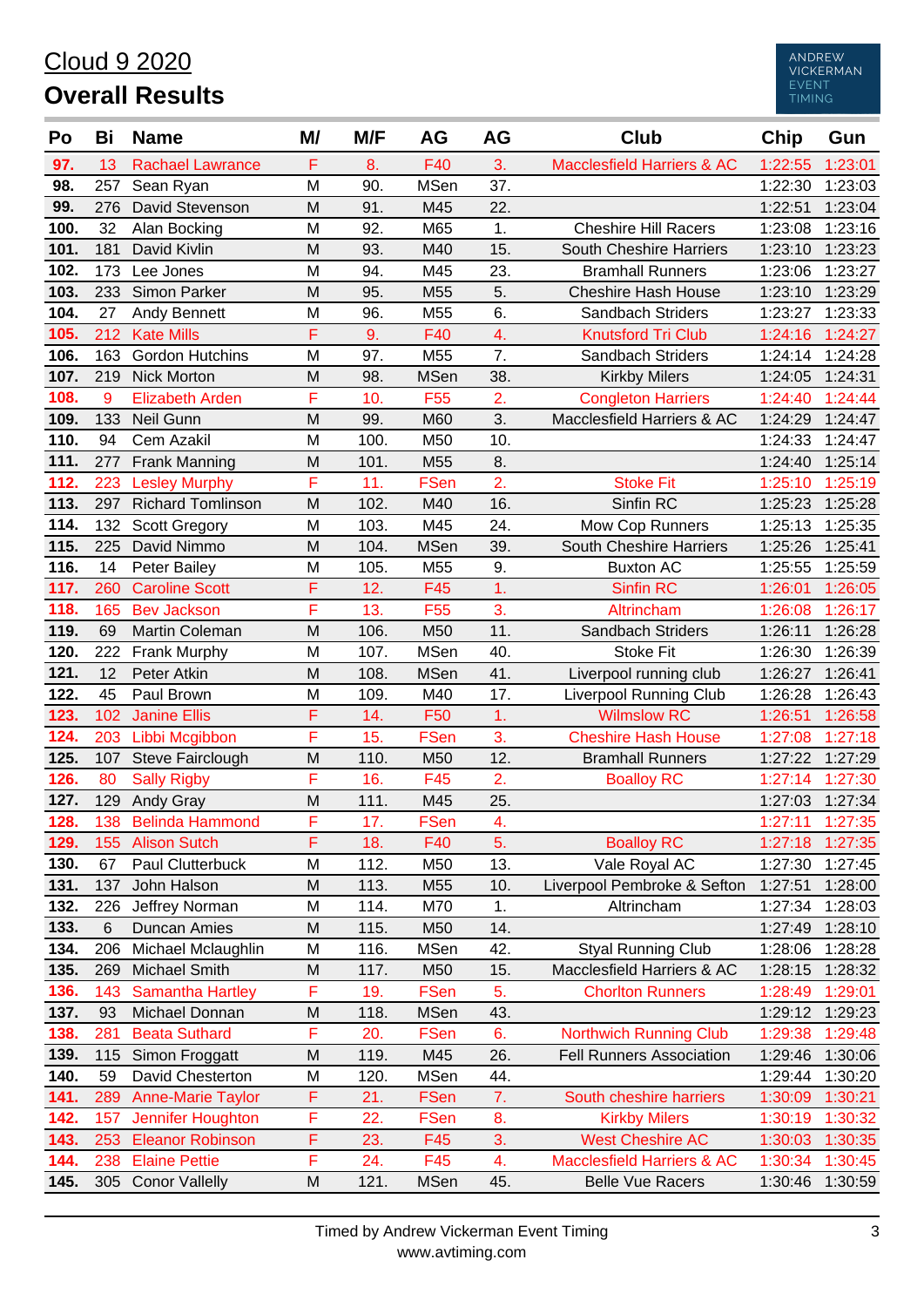#### Cloud 9 2020 **Overall Results**

| Po   | Bi             | <b>Name</b>             | M/ | M/F  | <b>AG</b>   | AG  | <b>Club</b>                           | Chip    | Gun     |
|------|----------------|-------------------------|----|------|-------------|-----|---------------------------------------|---------|---------|
| 146. | 62             | <b>Kirsty Giller</b>    | F  | 25.  | <b>FSen</b> | 9.  |                                       | 1:30:48 | 1:31:14 |
| 147. | 296            | <b>Calum Tomlinson</b>  | M  | 122. | <b>MSen</b> | 46. |                                       | 1:30:57 | 1:31:16 |
| 148. | 161            | Daniel Hunsley          | M  | 123. | M45         | 27. |                                       | 1:31:35 | 1:31:42 |
| 149. | 251            | lan Rivers              | M  | 124. | M50         | 16. | <b>Kirkby Milers</b>                  | 1:31:23 | 1:31:50 |
| 150. | 86             | <b>Karl Davies</b>      | M  | 125. | M55         | 11. | Amazing Feet RC                       | 1:31:47 | 1:32:04 |
| 151. | 140            | <b>Matt Harris</b>      | M  | 126. | M40         | 18. | Sinfin RC                             | 1:32:11 | 1:32:26 |
| 152. | 10             | <b>Jo Askey</b>         | F  | 26.  | F45         | 5.  | <b>Sandbach Striders</b>              | 1:31:49 | 1:32:27 |
| 153. | 156            | David Houghton          | M  | 127. | <b>MSen</b> | 47. | Mersey tri                            | 1:32:14 | 1:32:45 |
| 154. | 183            | Mark Latimer            | M  | 128. | M45         | 28. |                                       | 1:32:41 | 1:32:51 |
| 155. | 39             | Simon Bray              | M  | 129. | M45         | 29. | Sinfin RC                             | 1:32:37 | 1:32:53 |
| 156. | 120            | <b>Roger Phillips</b>   | M  | 130. | M55         | 12. |                                       | 1:32:35 | 1:32:56 |
| 157. | $\overline{4}$ | <b>Belinda Brennan</b>  | F  | 27.  | F40         | 6.  | <b>Stockport Tri Club</b>             | 1:32:37 | 1:32:59 |
| 158. | 247            | Huma Rahman             | F  | 28.  | F50         | 2.  | <b>Wilmslow RC</b>                    | 1:32:59 | 1:33:06 |
| 159. | 136            | <b>Mike Hall</b>        | M  | 131. | M55         | 13. | <b>Bramhall Runners</b>               | 1:33:09 | 1:33:32 |
| 160. | 278            | David Stokes            | M  | 132. | M50         | 17. |                                       | 1:33:36 | 1:33:51 |
| 161. | 142            | Peter Harrison          | M  | 133. | M55         | 14. | <b>Cheshire Hash House</b>            | 1:33:48 | 1:34:07 |
| 162. | 284            | <b>Gary Tait</b>        | M  | 134. | M55         | 15. | <b>Styal Running Club</b>             | 1:33:47 | 1:34:09 |
| 163. | 42             | Simon Bromley           | M  | 135. | M40         | 19. | <b>Stafford Harriers</b>              | 1:33:50 | 1:34:14 |
| 164. | 187            | Suzanna Leigh           | F  | 29.  | <b>FSen</b> | 10. | <b>South Cheshire Harriers</b>        | 1:33:58 | 1:34:16 |
| 165. | 70             | <b>Andrew Collins</b>   | M  | 136. | <b>MSen</b> | 48. |                                       | 1:33:41 | 1:34:18 |
| 166. | 82             | Keith Dale              | M  | 137. | M45         | 30. |                                       | 1:33:50 | 1:34:20 |
| 167. | 272            | Andy Smith              | M  | 138. | <b>MSen</b> | 49. |                                       | 1:33:51 | 1:34:22 |
| 168. | 230            | James Painter           | M  | 139. | <b>MSen</b> | 50. | Sandbach Striders                     | 1:34:17 | 1:34:32 |
| 169. | 182            | <b>Greg Lambert</b>     | M  | 140. | M50         | 18. |                                       | 1:34:01 | 1:34:35 |
| 170. | 268            | Stephen Sibbald         | M  | 141. | M50         | 19. | <b>Congleton Harriers</b>             | 1:34:13 | 1:34:41 |
| 171. | 287            | David Taylor            | M  | 142. | M60         | 4.  | <b>Cheshire Hash House</b>            | 1:34:26 | 1:34:45 |
| 172. | 318            | Thomas Webster          | M  | 143. | <b>MSen</b> | 51. |                                       | 1:34:32 | 1:35:01 |
| 173. | 234            | Jeremy Brookes          | M  | 144. | M45         | 31. | <b>Biddulph RC</b>                    | 1:35:02 | 1:35:18 |
| 174. | 242            | John Pollard            | M  | 145. | M65         | 2.  | <b>Glossopdale Harriers</b>           | 1:34:56 | 1:35:23 |
| 175. | 221            | <b>Vikki Murphy</b>     | F  | 30.  | F50         | 3.  | <b>Bramhall runners</b>               | 1:35:14 | 1:35:36 |
| 176. |                | 162 Philippa Hunstone   | F  | 31.  | F45         | 6.  | <b>Tideswell</b>                      | 1:35:19 | 1:35:46 |
| 177. |                | 335 Francis Wooff       | M  | 146. | M55         | 16. | <b>Chorlton Runners</b>               | 1:35:43 | 1:35:55 |
| 178. | 250            | Jo Owen                 | F  | 32.  | <b>FSen</b> | 11. |                                       | 1:35:37 | 1:36:05 |
| 179. | 76             | <b>Paul Cowell</b>      | M  | 147. | M50         | 20. | <b>Bramhall Runners</b>               | 1:35:55 | 1:36:17 |
| 180. | 198            | <b>Bernard Mccarron</b> | M  | 148. | M55         | 17. | Macclesfield Harriers & AC            | 1:35:51 | 1:36:20 |
| 181. | 319            | Daniel Pritchard        | M  | 149. | <b>MSen</b> | 52. |                                       | 1:36:14 | 1:36:49 |
| 182. | 292            | Gordon Thorley          | M  | 150. | M65         | 3.  |                                       | 1:36:30 | 1:37:06 |
| 183. | 167            | <b>Helen James</b>      | F  | 33.  | <b>FSen</b> | 12. | <b>Belper Harriers</b>                | 1:37:31 | 1:37:43 |
| 184. | 217            | David Morris            | M  | 151. | M50         | 21. | <b>Cheshire Hash House</b>            | 1:37:25 | 1:37:44 |
| 185. | 338            | Andrew Wright           | M  | 152. | M45         | 32. |                                       | 1:37:19 | 1:37:45 |
| 186. | 87             | Nigel Dean              | M  | 153. | M45         | 33. |                                       | 1:37:29 | 1:37:55 |
| 187. | 266            | David Shoesmith         | M  | 154. | M65         | 4.  | <b>Marple Runners</b>                 | 1:37:45 | 1:38:05 |
| 188. | 5              | <b>Bethan Ambler</b>    | F  | 34.  | F40         | 7.  |                                       | 1:37:41 | 1:38:08 |
| 189. | 298            | <b>Diana Tottle</b>     | F  | 35.  | F60         | 1.  |                                       | 1:37:39 | 1:38:12 |
| 190. | 243            | John Porteous           | M  | 155. | M65         | 5.  | <b>Wilmslow RC</b>                    | 1:38:17 | 1:38:26 |
| 191. | 55             | <b>Sarah Cassie</b>     | F  | 36.  | F45         | 7.  | <b>Macclesfield Harriers &amp; AC</b> | 1:38:04 | 1:38:26 |
| 192. | 213            | <b>Amanda Millward</b>  | F  | 37.  | <b>FSen</b> | 13. | <b>Stoke Fit</b>                      | 1:38:26 | 1:38:54 |
| 193. | 160            | Ray Humphreys           | M  | 156. | M60         | 5.  | <b>Cheshire Hash House</b>            | 1:38:31 | 1:38:54 |
| 194. | 54             | <b>Danielle Carter</b>  | F  | 38.  | FSen        | 14. |                                       | 1:38:23 | 1:38:55 |

ANDREW<br>VICKERMAN<br>EVENT<br>TIMING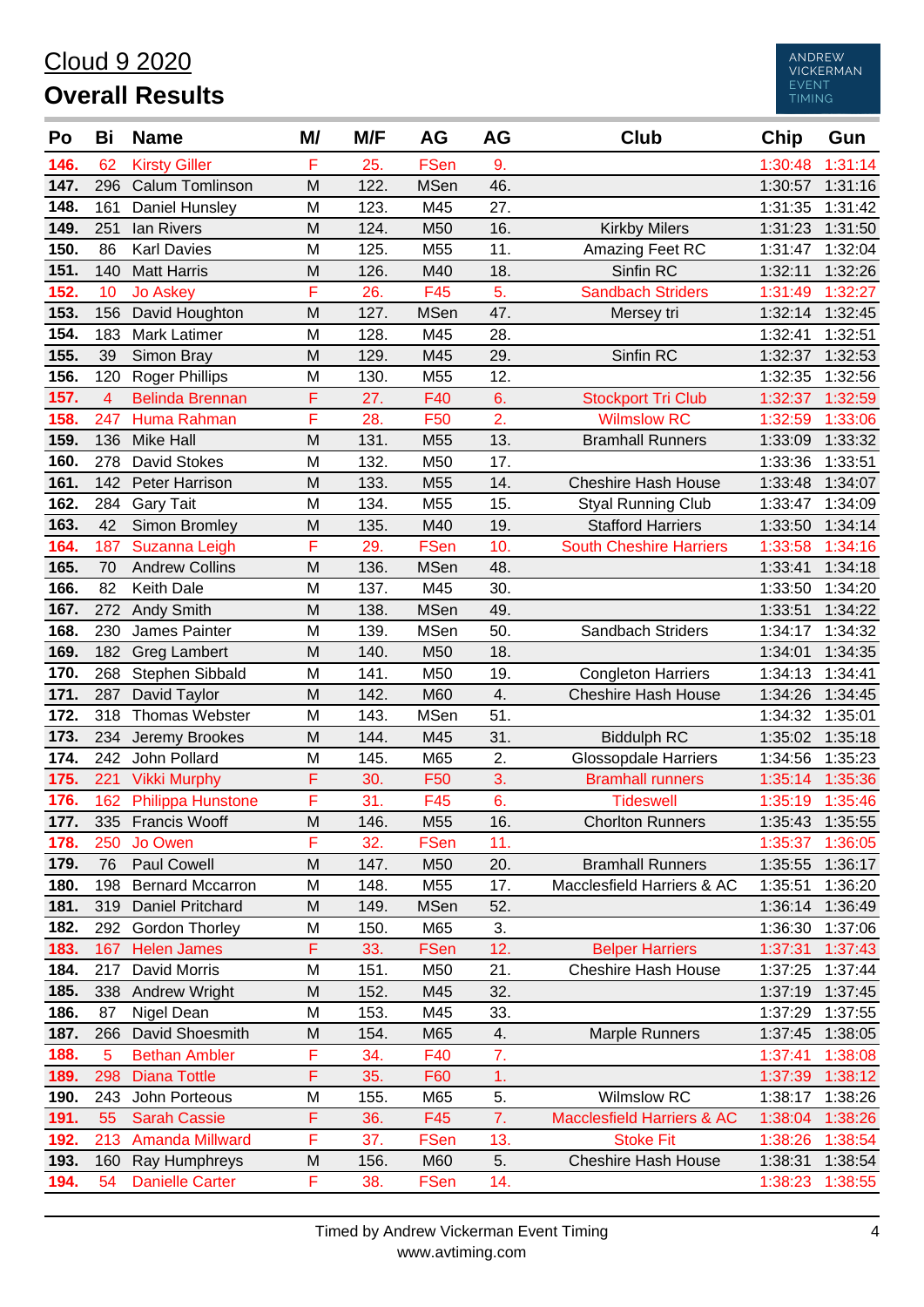# Cloud 9 2020

# **Overall Results**



| Po           | Bi             | <b>Name</b>                              | M/     | M/F        | AG                                 | AG               | <b>Club</b>                                    | Chip    | Gun                        |
|--------------|----------------|------------------------------------------|--------|------------|------------------------------------|------------------|------------------------------------------------|---------|----------------------------|
| 195.         | 180            | Dennis Robinson                          | M      | 157.       | M60                                | 6.               | South Cheshire Harriers                        | 1:38:56 | 1:39:09                    |
| 196.         | $\overline{2}$ | <b>Catrin Aherne</b>                     | F      | 39.        | <b>FSen</b>                        | 15.              | <b>Disley</b>                                  | 1:39:03 | 1:39:12                    |
| 197.         | 218            | <b>Carole Morrison</b>                   | F      | 40.        | F <sub>55</sub>                    | 4.               | <b>Pensby Runners</b>                          | 1:39:05 | 1:39:24                    |
| 198.         | 207            | <b>Gordon Mcleod</b>                     | M      | 158.       | M60                                | 7.               | <b>Sunlight Runners</b>                        | 1:39:04 | 1:39:24                    |
| 199.         | 56             | Samantha Catarelli                       | F      | 41.        | <b>FSen</b>                        | 16.              | <b>Styal Running Club</b>                      | 1:39:12 | 1:39:33                    |
| 200.         | 141            | Roger Harrison                           | M      | 159.       | M65                                | 6.               | <b>Cheshire Hash House</b>                     | 1:39:30 | 1:39:48                    |
| 201.         | 118            | <b>Ruth Gamwell</b>                      | F      | 42.        | F45                                | 8.               |                                                | 1:39:45 | 1:40:09                    |
| 202.         | 192            | Jim Little                               | M      | 160.       | M45                                | 34.              |                                                | 1:39:46 | 1:40:11                    |
| 203.         | 8              | <b>Catherine Applewhite</b>              | F      | 43.        | F45                                | 9.               | <b>Run Knutsford</b>                           | 1:40:21 | 1:40:25                    |
| 204.         | 92             | <b>Kate Dobson</b>                       | F      | 44.        | <b>FSen</b>                        | 17.              | <b>Sandbach Striders</b>                       | 1:40:15 | 1:40:33                    |
| 205.         | 38             | <b>Julie Bradshaw</b>                    | F      | 45.        | F50                                | 4.               | <b>Stoke Fit</b>                               | 1:40:08 | 1:40:37                    |
| 206.         | 264            | Neil Sheldrake                           | M      | 161.       | M55                                | 18.              | Razzer's Runners                               | 1:40:30 | 1:40:55                    |
| 207.         | $\overline{7}$ | Sam Ankers                               | M      | 162.       | <b>MSen</b>                        | 53.              |                                                | 1:41:22 | 1:41:34                    |
| 208.         | 280            | <b>Greg Stuart</b>                       | M      | 163.       | <b>MSen</b>                        | 54.              |                                                | 1:41:26 | 1:41:38                    |
| 209.         | 214            | <b>Janet Milton</b>                      | F      | 46.        | F60                                | $\overline{2}$ . | <b>Totley AC</b>                               | 1:41:22 | 1:41:53                    |
| 210.         | 216            | <b>William Pritchard</b>                 | M      | 164.       | MSen                               | 55.              |                                                | 1:41:21 | 1:41:57                    |
| 211.         | 229            | <b>Nicky Owen</b>                        | F      | 47.        | F60                                | 3.               | <b>Cheshire Hash House</b>                     | 1:41:49 | 1:42:07                    |
| 212.         | 311            | <b>Jennifer Edwards</b>                  | F      | 48.        | F <sub>55</sub>                    | 5.               | <b>South Cheshire Harriers</b>                 | 1:42:03 | 1:42:16                    |
| 213.         | 48             | Chris Brumby                             | M      | 165.       | M55                                | 19.              | Sandbach Striders                              | 1:42:05 | 1:42:21                    |
| 214.         | 202            | <b>Robert Mccurrie</b>                   | M      | 166.       | M45                                | 35.              |                                                | 1:42:04 | 1:42:22                    |
| 215.         | 124            | Mark Godden                              | M      | 167.       | M60                                | 8.               | Macclesfield Harriers & AC                     | 1:42:00 | 1:42:23                    |
| 216.         | 24             | Nadhim Bayatti                           | M      | 168.       | M45                                | 36.              | <b>FELL DEVILS</b>                             | 1:42:29 | 1:42:53                    |
| 217.         | 177            | <b>Emma King</b>                         | F      | 49.        | F45                                | 10.              | <b>Biddulph RC</b>                             | 1:42:41 | 1:43:10                    |
| 218.         | 325            | <b>Gillian White</b>                     | F      | 50.        | <b>FSen</b>                        | 18.              |                                                | 1:42:49 | 1:43:19                    |
| 219.         | 37             | Craig Bourbonneux                        | M      | 169.       | M40                                | 20.              | Razzer's Runners                               | 1:42:48 | 1:43:24                    |
| 220.         | 171            | Maria Jensen                             | F      | 51.        | F40                                | 8.               | <b>Sandbach Striders</b>                       | 1:42:48 | 1:43:26                    |
| 221.         | 125            | <b>Beverley Golden</b>                   | F      | 52.        | F40                                | 9.               | <b>Buxton AC</b>                               | 1:43:00 | 1:43:29                    |
| 222.         | 304            | <b>Mike Utting</b>                       | M      | 170.       | M50                                | 22.              | <b>Bramhall runners</b>                        | 1:43:18 | 1:43:38                    |
| 223.         | 108            | <b>Mark Fairfield</b>                    | M      | 171.       | <b>MSen</b>                        | 56.              |                                                | 1:43:43 | 1:43:53                    |
| 224.         | 199            | <b>Mairi Mccloskey</b>                   | F      | 53.        | F50                                | 5.               | <b>Knutsford Tri Club</b>                      | 1:43:44 | 1:44:08                    |
| 225.         |                | 288 Miranda Taylor                       | F      | 54.        | F50                                | 6.               | <b>Knutsford Tri Club</b>                      |         | 1:43:45 1:44:14            |
| 226.         |                | 227 Geraldine                            | F      | 55.        | <b>F50</b>                         | 7.               |                                                |         | 1:43:36 1:44:15            |
| 227.         |                | 146 Julie Heithus                        | F      | 56.        | F <sub>55</sub>                    | 6.               | <b>Sinfin RC</b>                               |         | 1:43:59 1:44:27            |
| 228.         | 1              | Andrew Addis                             | M<br>F | 172.       | M65                                | 7.<br>7.         | Mow Cop Runners                                | 1:44:11 | 1:44:39                    |
| 229.<br>230. | 164<br>232     | <b>Maxine Ison</b><br><b>Katy Parker</b> | F      | 57.<br>58. | F <sub>55</sub><br>F <sub>55</sub> | 8.               | <b>Totley AC</b><br><b>Cheshire Hash House</b> | 1:44:42 | 1:44:24 1:44:49<br>1:45:00 |
| 231.         | 301            | <b>Sue Turner</b>                        | F      | 59.        | F <sub>55</sub>                    | 9.               | <b>Sheffield Tri Club</b>                      | 1:44:30 | 1:45:02                    |
| 232.         | 273            | <b>Wendy Spreadbury</b>                  | F      | 60.        | F60                                | 4.               | <b>Sandbach Striders</b>                       | 1:44:50 | 1:45:07                    |
| 233.         | 211            | <b>Andrew Mills</b>                      | M      | 173.       | M50                                | 23.              | Mow Cop Runners                                | 1:44:31 | 1:45:07                    |
| 234.         | 117            | <b>Lisa Funge</b>                        | F      | 61.        | F45                                | 11.              |                                                | 1:45:16 | 1:45:38                    |
| 235.         | 26             | <b>Sarah Beattie</b>                     | F      | 62.        | F45                                | 12.              | <b>Bramhall Runners</b>                        |         | 1:45:34 1:45:55            |
| 236.         | 40             | Mark Brennan                             | M      | 174.       | M60                                | 9.               | <b>Fell Runners Association</b>                | 1:45:32 | 1:46:11                    |
| 237.         | 178            | <b>Valerie Kinvig</b>                    | F      | 63.        | F <sub>55</sub>                    | 10.              |                                                | 1:45:45 | 1:46:19                    |
| 238.         | 95             | <b>Matthew Drake</b>                     | M      | 175.       | M50                                | 24.              |                                                | 1:46:12 | 1:46:22                    |
| 239.         | 293            | Andrew Loom                              | M      | 176.       | M45                                | 37.              | Newcastle Tri Club                             | 1:47:11 | 1:47:38                    |
| 240.         | 65             | Peter Clark                              | M      | 177.       | M55                                | 20.              |                                                | 1:47:43 | 1:48:06                    |
| 241.         | 44             | <b>Clare Brookes</b>                     | F      | 64.        | F <sub>50</sub>                    | 8.               | <b>Mow Cop Runners</b>                         |         | 1:48:22 1:48:58            |
| 242.         | 285            | <b>Rebecca Tate</b>                      | F      | 65.        | F45                                | 13.              | <b>Helsby</b>                                  | 1:48:43 | 1:49:11                    |
| 243.         |                | 333 Chris Oldfield                       | M      | 178.       | <b>MSen</b>                        | 57.              |                                                | 1:48:45 | 1:49:21                    |
|              |                |                                          |        |            |                                    |                  |                                                |         |                            |